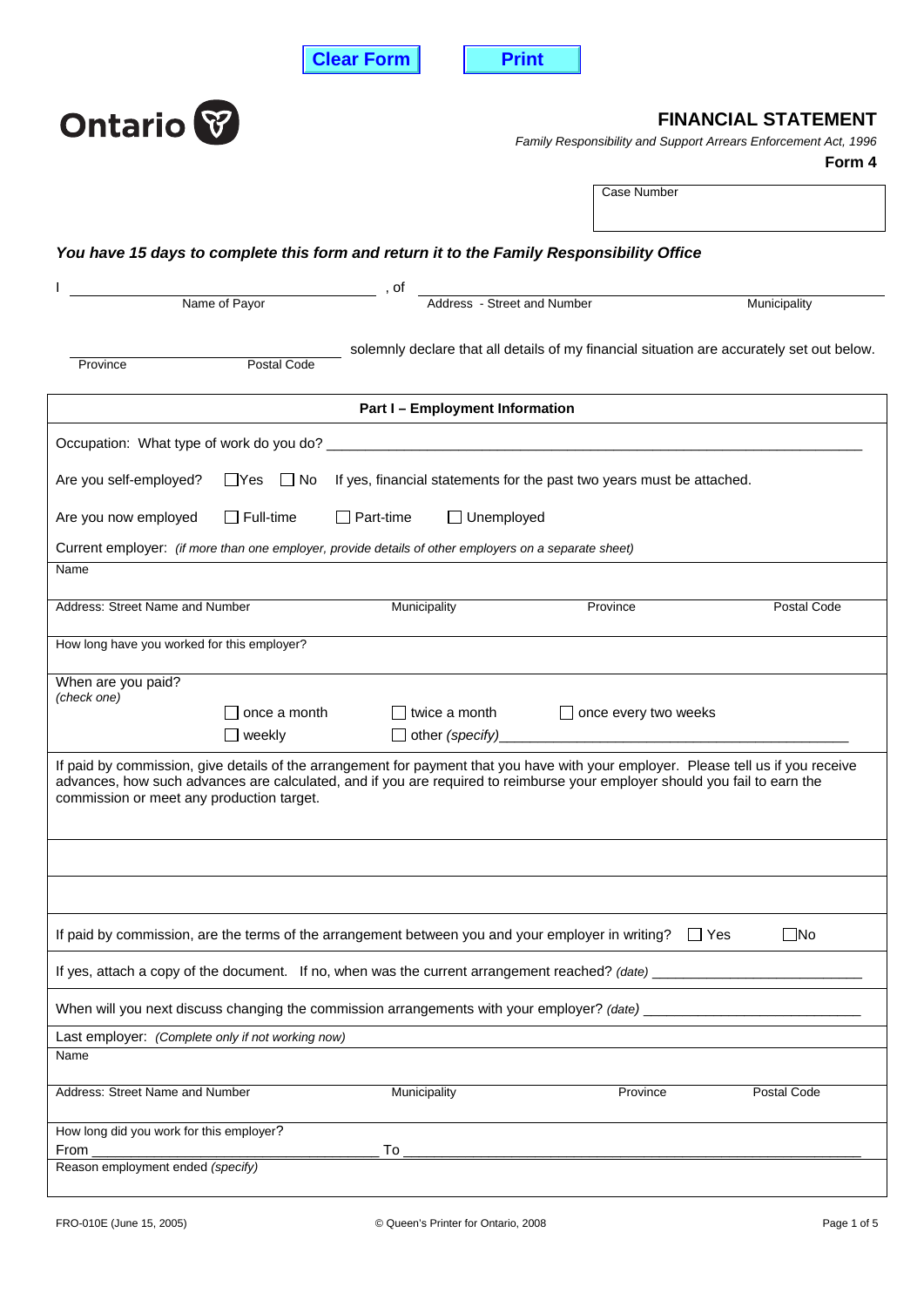Case Number

## IMPORTANT: PLEASE FILL IN EITHER THE WEEKLY OR MONTHLY INCOME COLUMN, **NOT BOTH.**

If you receive or pay some money once a month, but are using the column for weekly income, divide the monthly amount by 4.33 to get the amount per week. If you receive or pay some money every week, but are using the column for monthly income, multiply the weekly amount by 4.33 to get the amount per month.

| Part 2 – Income Information            |  |            |                                   |           |            |  |
|----------------------------------------|--|------------|-----------------------------------|-----------|------------|--|
| Income - A                             |  |            | <b>Income Deductions - B</b>      |           |            |  |
| Weekly \$<br>Source of Income          |  | Monthly \$ | <b>Type of Deduction</b>          | Weekly \$ | Monthly \$ |  |
| Pay, Wages, Salary (before deductions) |  |            | Income Tax                        |           |            |  |
| <b>Bonuses</b>                         |  |            | Canada Pension Plan               |           |            |  |
| <b>Public Assistance</b>               |  |            | <b>Employment Insurance</b>       |           |            |  |
| <b>Employment Insurance</b>            |  |            | <b>Pension Plan Contributions</b> |           |            |  |
| <b>Workers' Compensation Payments</b>  |  |            | Union or other dues               |           |            |  |
| Pensions                               |  |            | Group Insurance                   |           |            |  |
| Rent, board you collect from others    |  |            | <b>Credit Union Loan</b>          |           |            |  |
| <b>Dividends</b>                       |  |            | <b>Credit Union Savings</b>       |           |            |  |
| Interest                               |  |            | Other (specify, i.e. charity)     |           |            |  |
| Commissions                            |  |            | <b>Total Deductions \$</b><br>(B) | \$        | \$         |  |
| Support from others                    |  |            |                                   |           |            |  |
| <b>Family Allowance</b>                |  |            |                                   |           |            |  |
| Other (specify)                        |  |            |                                   |           |            |  |
| \$<br>\$<br>Total Income \$<br>(A)     |  |            | Take Home Income $(A) - (B) = $$  |           |            |  |

| Expenses - C                        |     | Weekly \$ | Monthly \$ | Expenses - D                            | Weekly \$ | Monthly \$ |
|-------------------------------------|-----|-----------|------------|-----------------------------------------|-----------|------------|
| Groceries and Household Supplies    |     |           |            | Public Transit, Taxis, etc.             |           |            |
| Meals outside home                  |     |           |            | Vehicle operation, gas and oil          |           |            |
| Clothing                            |     |           |            | Vehicle Insurance and Licence           |           |            |
| Laundry and Dry Cleaning            |     |           |            | Maintenance                             |           |            |
| Rent or Mortgage                    |     |           |            | Life Insurance                          |           |            |
| Taxes                               |     |           |            | School Fees, Books, etc.                |           |            |
| Home Insurance                      |     |           |            | Music Lessons, Sports Fees, etc.        |           |            |
| <b>Heating Fuel</b>                 |     |           |            | Newspapers, Publications, Stationery    |           |            |
| Water                               |     |           |            | Entertainment, Recreation               |           |            |
| Hydro                               |     |           |            | Alcohol, Tobacco                        |           |            |
| Telephone                           |     |           |            | Vacation                                |           |            |
| Cable TV                            |     |           |            | Hairdresser, Barber                     |           |            |
| Repairs and Maintenance             |     |           |            | Toilet Articles (hairspray, soap, etc.) |           |            |
| Other                               |     |           |            | Babysitting, Daycare                    |           |            |
| <b>Health and Medical Insurance</b> |     |           |            | Children's Allowance, Gifts             |           |            |
| Drugs                               |     |           |            | Support Payments (actually being paid)  |           |            |
| <b>Dental Care</b>                  |     |           |            | Savings for future (exc. payroll ded.)  |           |            |
| Sub-total                           | (C) | \$        | \$         | Other (specify)                         |           |            |
|                                     |     |           |            | Sub-total<br>(D)                        | \$        | \$         |

Total Expenses (Excluding Debt Payments) Add (C) + (D) = \$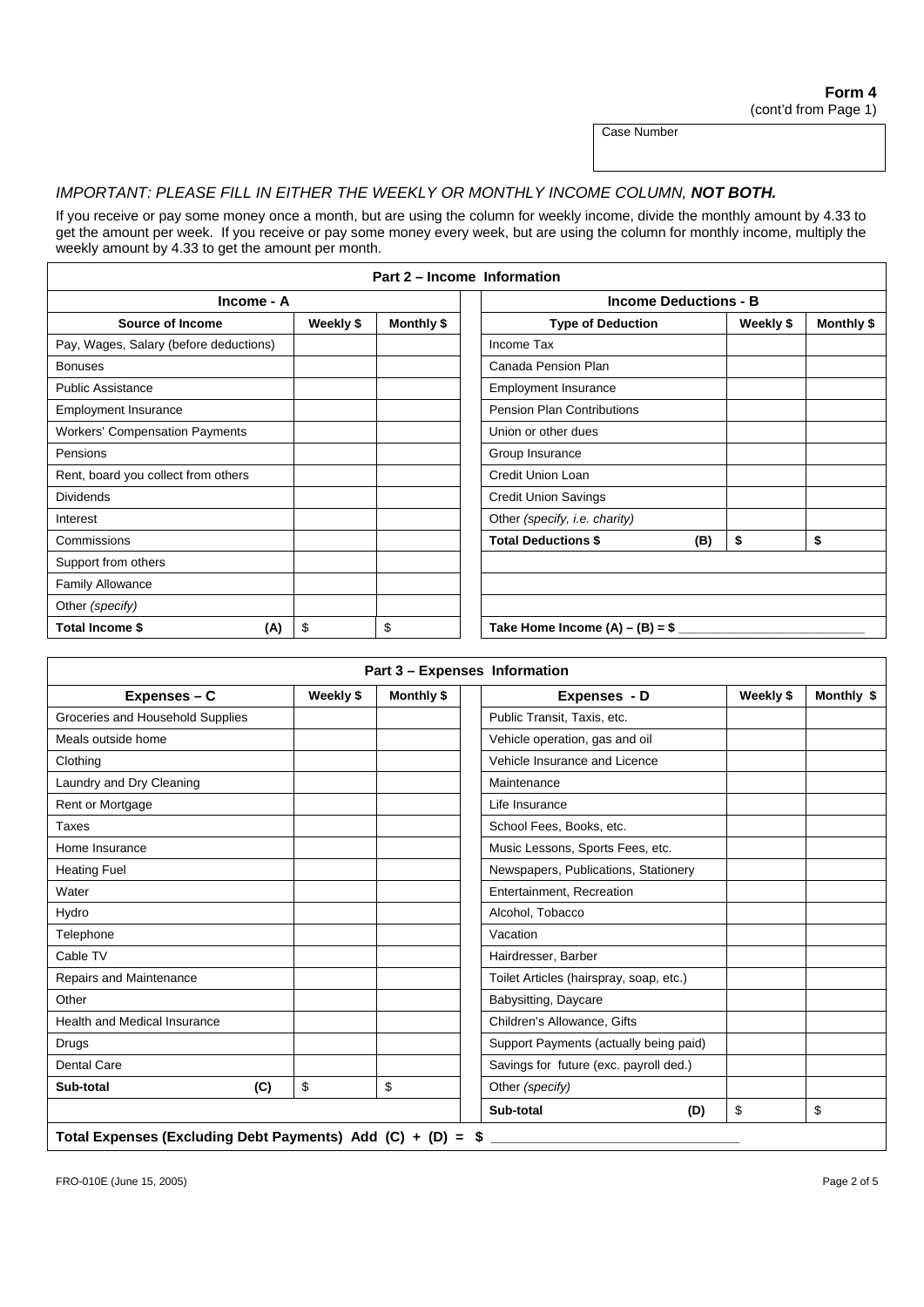## **Form 4** (cont'd from Page 2)

Case Number

| Part 4 - Debt Information                                                                                |                                |                                             |                                 |                     |                                        |  |  |
|----------------------------------------------------------------------------------------------------------|--------------------------------|---------------------------------------------|---------------------------------|---------------------|----------------------------------------|--|--|
| $\Box$ Yes<br>If you own a car, are there still payments owing?<br>$\Box$ No                             |                                |                                             |                                 |                     |                                        |  |  |
| If yes, name of lender                                                                                   |                                |                                             |                                 |                     |                                        |  |  |
| Address                                                                                                  |                                |                                             |                                 |                     |                                        |  |  |
| Date of Purchase                                                                                         |                                |                                             |                                 |                     |                                        |  |  |
| Initial amount financed? $\frac{\$}{\$}$<br>Monthly payments \$<br><b>Balance Owing</b><br>$\frac{1}{2}$ |                                |                                             |                                 |                     |                                        |  |  |
|                                                                                                          |                                | <b>Other Debts</b>                          |                                 |                     |                                        |  |  |
|                                                                                                          |                                | If space not sufficient, use separate sheet |                                 |                     |                                        |  |  |
| Type of Debt                                                                                             | Creditor<br>(Name and Address) | Security                                    | <b>Full Amount</b><br>Now Owing | Monthly<br>Payments | Are Payments<br>Currently<br>Being Met |  |  |
|                                                                                                          |                                |                                             |                                 |                     | $\Box$ Yes $\Box$ No                   |  |  |
| Bank or<br><b>Trust Company</b>                                                                          |                                |                                             |                                 |                     | $\Box$ Yes $\Box$ No                   |  |  |
| Loans                                                                                                    |                                |                                             |                                 |                     | $\Box$ Yes $\Box$ No                   |  |  |
|                                                                                                          |                                |                                             |                                 |                     | $\Box$ Yes $\Box$ No                   |  |  |
|                                                                                                          |                                |                                             |                                 |                     | $\Box$ Yes $\Box$ No                   |  |  |
| Finance<br>Company                                                                                       |                                |                                             |                                 |                     | $\Box$ Yes $\Box$ No                   |  |  |
| Loans                                                                                                    |                                |                                             |                                 |                     | $\Box$ Yes $\Box$ No                   |  |  |
|                                                                                                          |                                |                                             |                                 |                     | $\Box$ Yes $\Box$ No                   |  |  |
|                                                                                                          |                                |                                             |                                 |                     | $\Box$ Yes $\Box$ No                   |  |  |
| <b>Credit Card</b>                                                                                       |                                |                                             |                                 |                     | $\Box$ Yes $\Box$ No                   |  |  |
| Loans                                                                                                    |                                |                                             |                                 |                     | $\Box$ Yes $\Box$ No                   |  |  |
|                                                                                                          |                                |                                             |                                 |                     | $\Box$ Yes $\Box$ No                   |  |  |
|                                                                                                          |                                |                                             |                                 |                     | $\Box$ Yes $\Box$ No                   |  |  |
|                                                                                                          |                                |                                             |                                 |                     | $\Box$ Yes $\Box$ No                   |  |  |
| <b>Other Debts</b>                                                                                       |                                |                                             |                                 |                     | $\Box$ Yes $\Box$ No                   |  |  |
|                                                                                                          |                                |                                             |                                 |                     | $\Box$ Yes $\Box$ No                   |  |  |
|                                                                                                          |                                |                                             |                                 |                     | $\Box$ Yes $\Box$ No                   |  |  |
|                                                                                                          |                                | <b>TOTALS</b>                               |                                 |                     |                                        |  |  |

FRO-010E (June 15, 2005) Page 3 of 5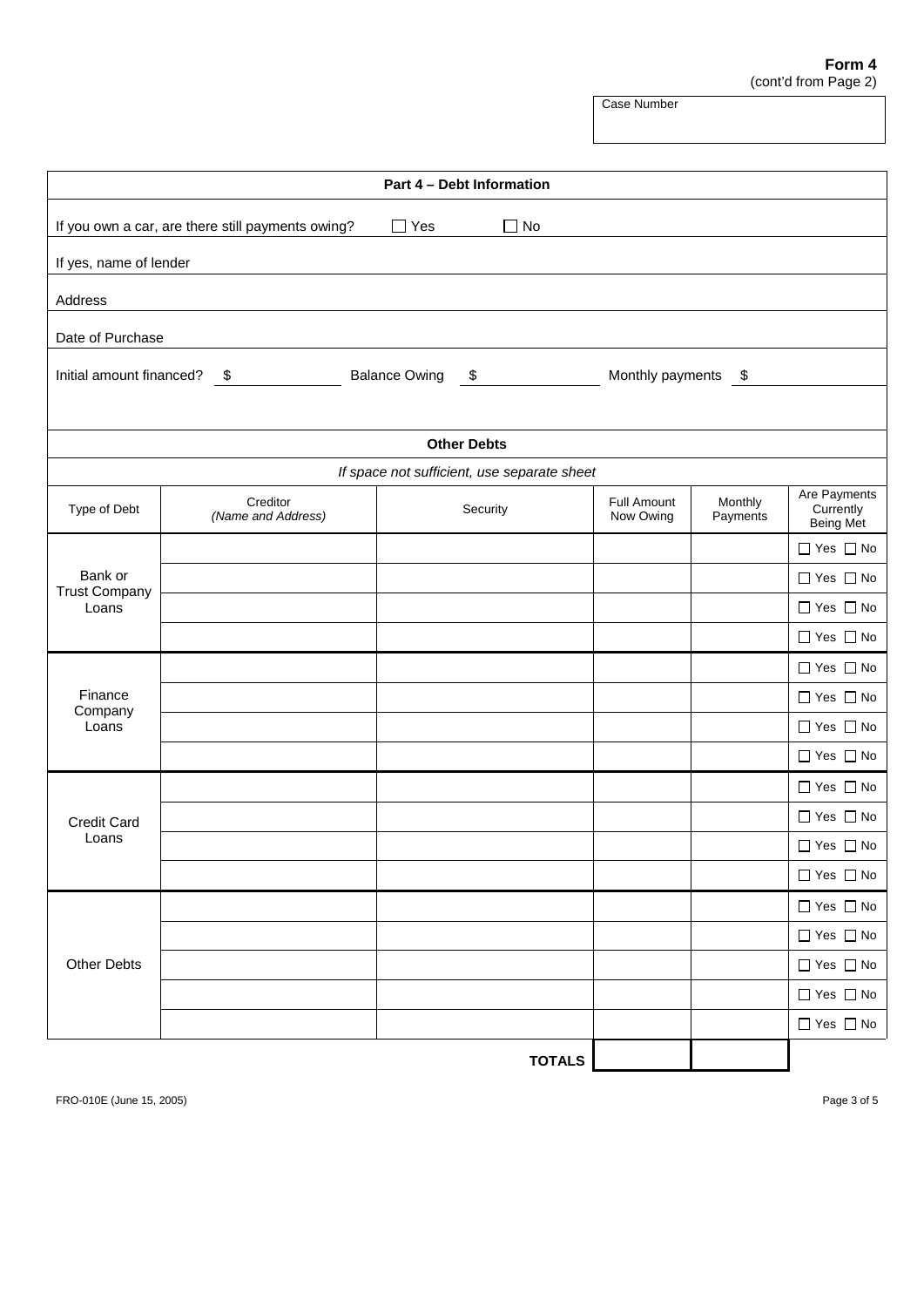**Form 4** (cont'd from Page 3)

Case Number

**Part 5 – Assets Information Type Details – (if space is not sufficient, use separate sheet) Value or Amount <b>V** State Address of Property and Nature of Ownership 1 **decision in the contract of the contract of the contract of the contract of the contract of the contract of** Real Estate 2 z  $3$   $\vert$ Year and Make 1 **d** Cars, Boats, Vehicles 2 2 2  $\bullet$  $3$   $\vert$ Address Where Located 1 **d** <sup>2</sup><sup>z</sup> Household Goods and Furniture  $3$   $\vert$   $\vert$ Description and Address Where Located 1 **d 1 d 1 d 1 d 1 d** Tools, Sports, The Communication of the Communication of the Communication of the Communication of the Communication of the Communication of the Communication of the Communication of the Communication of the Communication Hobby Equipment  $3$   $\vert$ Type – Issuer – Due Date – Number of Shares 1 **d** 2  $\vert$   $\vert$ Bonds – Shares Term Deposits<br>Investment Certificates Investment Certificates  $\frac{3}{3}$ Name and Address of Institution Account Number 1 **d** Bank Accounts [2 ] 2 ]  $3$   $\vert$   $\vert$ Type and Issuer **Account Number** 1 **d 1 d 1 d 1 d 1 d** 2  $\vert$   $\vert$ Savings Plans R.R.S.P.<br>Pension Plans Pension Plans 3 <sup>z</sup> Type – Beneficiary – Face Amount  $\overline{$  Cash Surrender Value  $\overline{\mathbf{\Psi}}$ 1 **d** Life Insurance 2 z  $3$   $\vert$ Name and Address of Business 1 **d** 2  $\vert$   $\vert$ Interest in Business *Attach separate financial statement for each business* 3 z Name and Address of Debtors 1 **d** Money Owed to You 2 z  $3$   $\vert$ Description and Address of Location 1 **d** Other Assets 2 z  $3$   $\vert$ **Total Estimated Value | \$** 

FRO-010E (June 15, 2005) Page 4 of 5